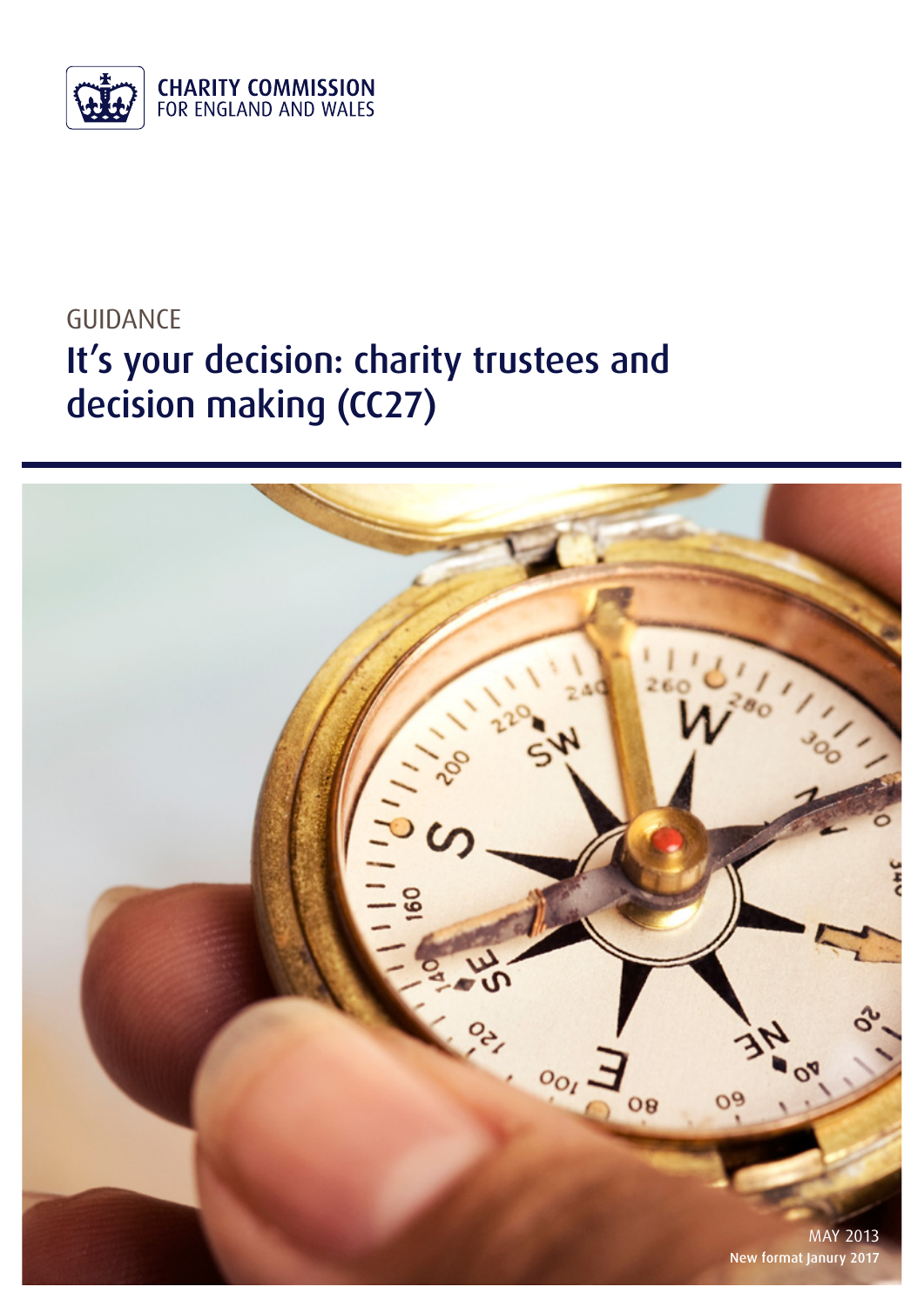## **Contents**

| 1. Introduction                                         |    |
|---------------------------------------------------------|----|
| 2. Principles for good decision making - in more detail | 5  |
| 3. Other things to think about                          | 9  |
| 4. Why it's important to follow this quidance           | 13 |
| 5. Sources of further information                       | 15 |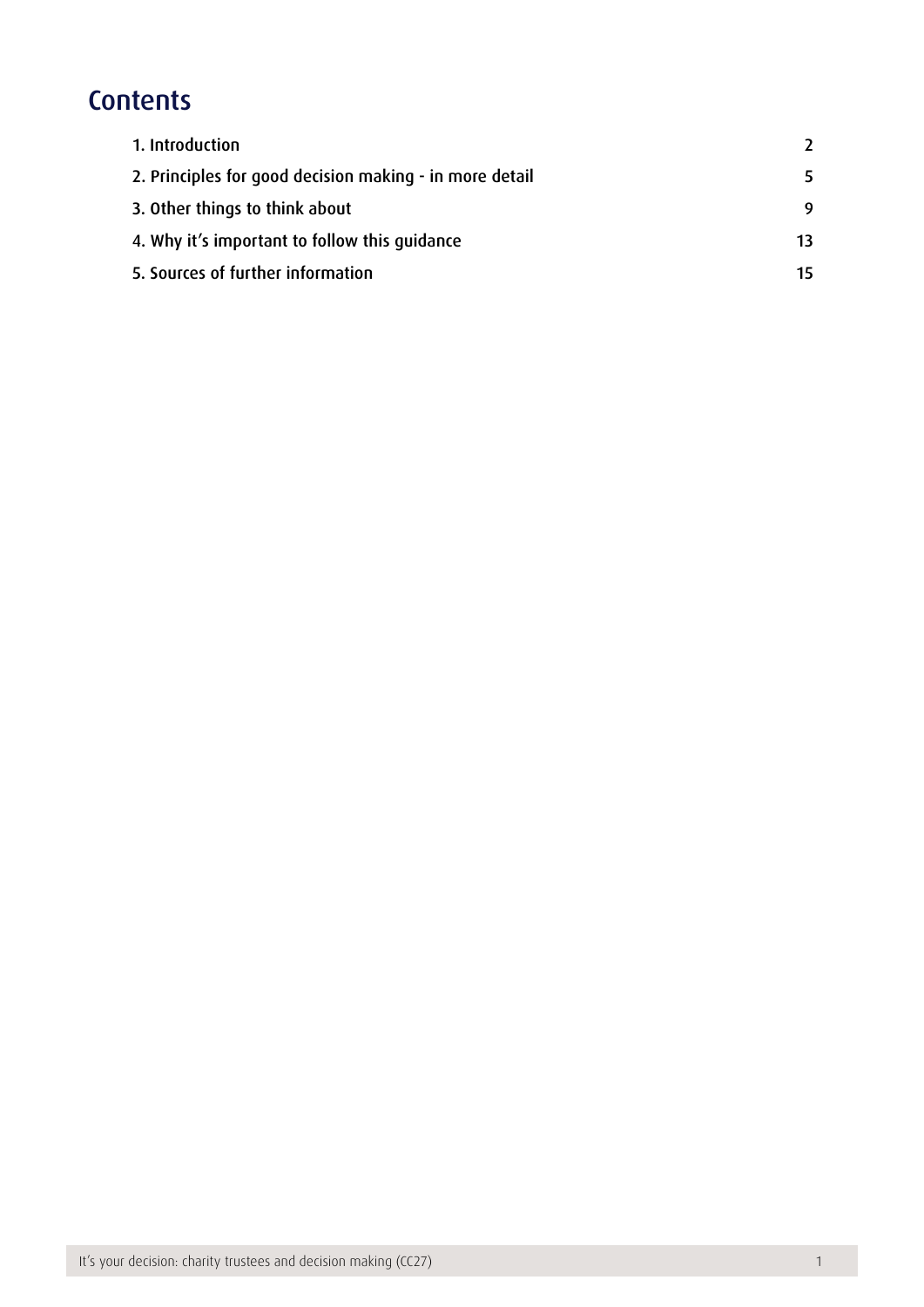### <span id="page-2-0"></span>1. Introduction

#### 1.1 What is this guidance about and who does it apply to?

This guidance explains in detail how charity trustees should approach making decisions affecting their charity. For a quick summary, see [Charity meetings: making decisions and voting](https://www.gov.uk/charity-meetings-making-decisions-and-voting/).

The principles in this guidance should inform trustees' approach to decision making generally. It is important to apply them when making significant or strategic decisions, such as those affecting the charity's beneficiaries, assets or future direction. The Charity Commission doesn't expect trustees to follow them step-by-step for minor decisions.

You can also find out about some of the legal and practical things that trustees need to do to make sure that decisions are properly made and recorded.

The guidance applies to trustees of all charities in England and Wales, registered, unregistered or exempt. This includes corporate charity trustees.

#### 1.2 Trustees and decision making - introduction and summary

#### What are the principles of trustee decision making?

Legal requirement: these are the principles that the courts have developed for reviewing decisions made by trustees. Trustees must:

- act within their powers
- act in good faith and only in the interests of the charity
- make sure they are sufficiently informed
- take account of all relevant factors
- ignore any irrelevant factors
- manage [conflicts of interest](https://www.gov.uk/manage-a-conflict-of-interest-in-your-charity)
- make decisions that are within the range of decisions that a reasonable trustee body could make

They must be able to show how they have followed these principles. The commission explains the principles in more detail in section 2 of this guidance.

The principles are interdependent. For example, managing conflicts of interest is also part of using correct procedures, acting in good faith and disregarding irrelevant factors. You can only be confident that your decision is within the range of decisions that a reasonable trustee body could make if you have followed the other principles.

Following good practice principles in governance will also support effective decision making and help ensure that the charity complies with the law.

#### Why is it important to follow this guidance?

Charities are independent. The trustees are responsible for governing the charity and making decisions about how it should be run. Making decisions is one of the most important parts of the trustees' role. Some decisions are simple and straightforward; others can be complex or far reaching in their consequences. Trustees can be confident about decision making if they understand their role and responsibilities, know how to make decisions effectively and are ready to be accountable to people with an interest in their charity.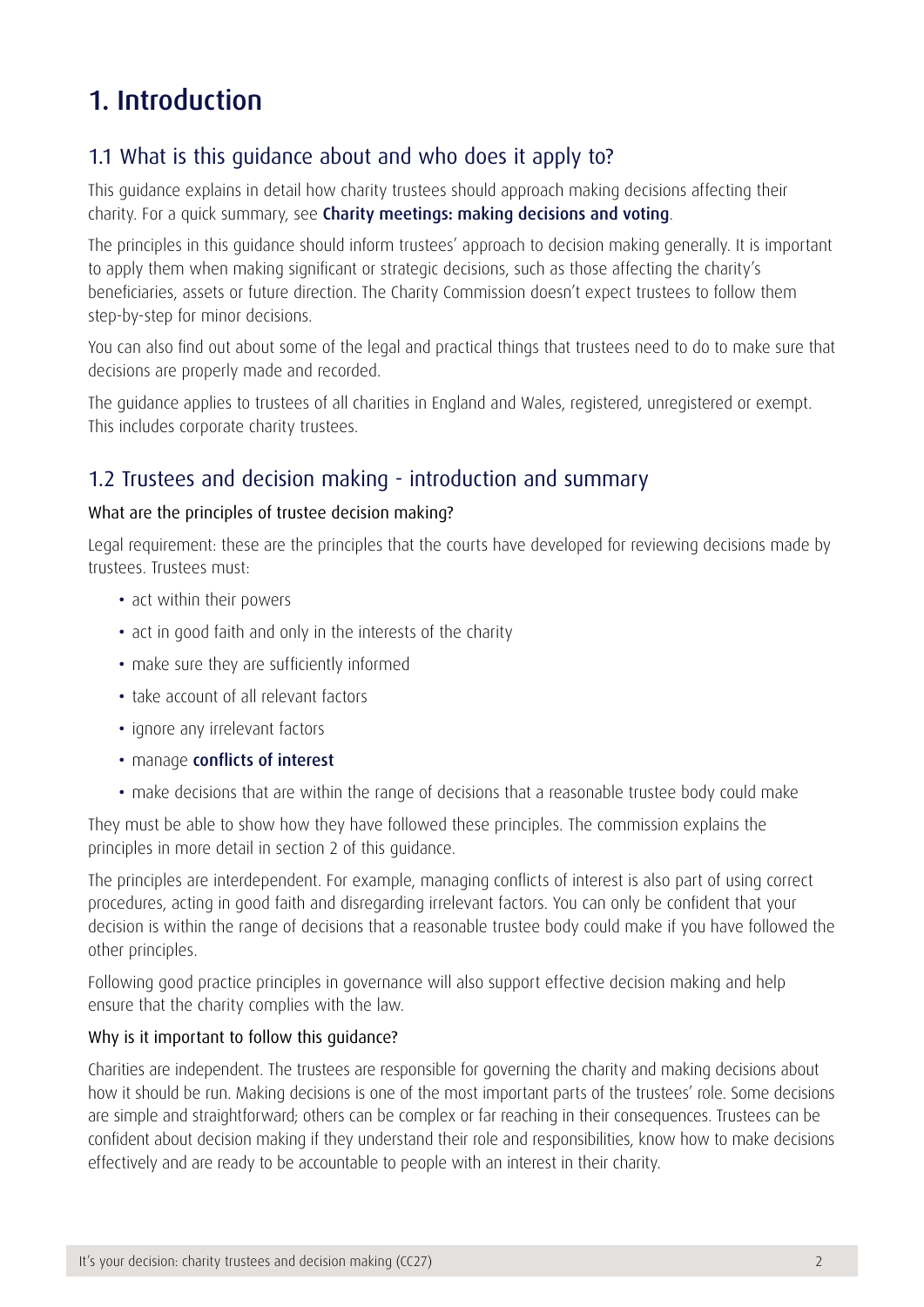The commission cannot run charities or act on the trustees' behalf. It expects, trusts and supports trustees to make the best decisions they can for their charity. Where it can, the commission will help trustees to get things back on track if something goes wrong despite their best efforts. The commission will only use its regulatory powers where, in line with its [risk framework](https://www.gov.uk/government/publications/risk-framework-charity-commission), it identifies that it is appropriate to do so.

Following the principles of decision making will:

- help trustees to ensure they act within their powers and charity law
- allow trustees to be reimbursed by the charity for the costs and expenses of carrying out the decision
- help the trustees to show that they have acted properly
- help to protect trustees if something goes wrong
- If trustees don't follow the principles of decision making:
- they could be responsible for financial loss or reputational damage to the charity
- their decision could be invalid, or might have to be reversed
- they could open the charity to the risk of legal action, and themselves to the risk of personal liability
- the commission might have to get involved and use its powers to protect the charity's property and put things right

#### What else do trustees need to think about when making decisions?

Trustees must take decisions in a way that meets the requirements of charity law and their governing document. This includes:

- following any specific requirements in the governing document about making decisions and conducting meetings
- taking decisions jointly (collectively), making sure all trustees have the opportunity to participate
- if using a power to take decisions outside of a meeting, strictly following the provisions of this power
- if delegating to staff or sub-committees, having clear and robust reporting procedures and lines of accountability in place
- recording decisions properly, so there is no doubt about what was decided and why

For more detail, see section 3 of this guidance, which also explains what to do if a trustee disagrees with a decision, and how members and employees can be involved in decision making.

#### When do trustees need to ask the commission for advice?

Trustees can get advice or guidance to inform their decisions from a range of sources, including the [GOV.UK](https://www.gov.uk/government/organisations/charity-commission) website. Trustees should feel confident about following its guidance and applying it to their situation; they do not need to check their understanding with the commission.

There are a few situations when trustees do need to contact the commission, because only it can give the advice or permission they need, or because it is in the charity's interests to ask for specific advice. Section 3.8 of this guidance explains more about these situations, and where to get more information.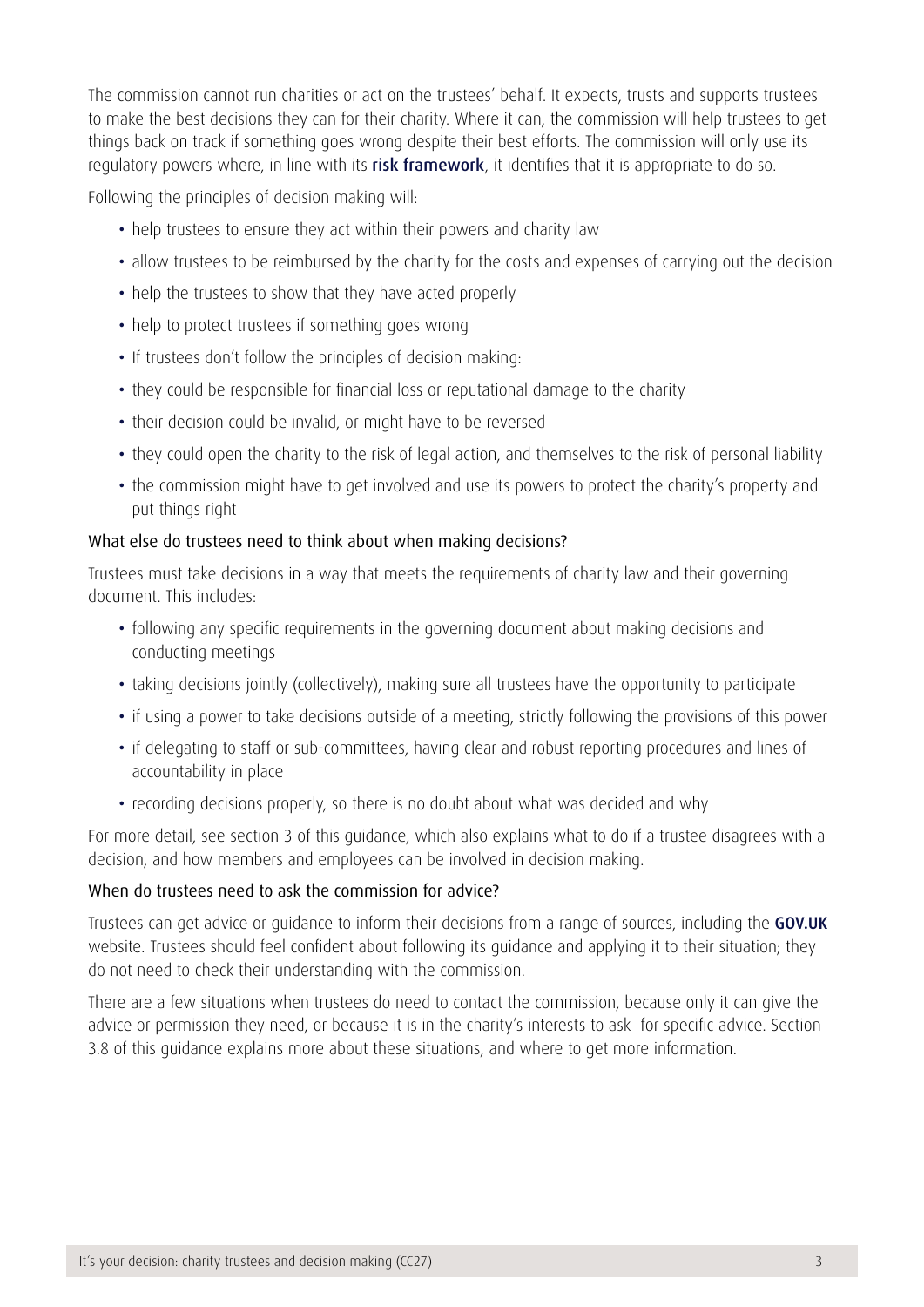#### 1.3 Some terms used in this guidance

The word 'must' is used where there is a specific legal or regulatory requirement that you must comply with. 'Should' is used for minimum good practice guidance you should follow unless there's a good reason not to.

Charities Act: means the Charities Act 2011.

Beneficiary or beneficiaries: means a person or group of people eligible to benefit from a charity's work. A charity's potential beneficiary group is usually defined in its governing document. Some charities call their beneficiaries clients or service users.

Governing document: means the legal document that sets out a charity's objects and, usually, how it is administered. It is usually a trust deed, constitution, or articles of association. Otherwise it could be a conveyance, will, Royal Charter, scheme of the commission or some other formal document.

Trustee means a charity trustee: charity trustees are the people who have overall responsibility for governing the charity. They decide its strategy and direct its management. They may be called trustees, the board, managing trustees, the management committee, governors, directors, or something else. The Charities Act defines them as trustees because of their responsibility.

Professional trustee: means someone (such as a solicitor or accountant) who is a trustee as part of their business or profession. It would also include a trustee who has (or claims to have) specialist knowledge or experience of something.

In the (best) interests of the charity: means in the (best) interests of carrying out the charity's objects, both now and in the future. It does not mean the interests of the charity as an entity in itself (charities do not exist in order to perpetuate themselves). Nor does it mean the personal interests of its trustees, staff or members.

Property: means a charity's assets, including land and buildings, money, investments, vehicles and equipment.

A reasonable person (sometimes called a prudent business person): is a test based on what the courts would expect an informed and responsible person to do in a situation. To act 'reasonably' means to act in this way.

A suitably qualified person or adviser: is someone who the trustees could reasonably expect to be competent to advise them about a particular matter. This includes professional advisers (such as solicitors, accountants and surveyors). It could also include a member of the charity's staff, a professionally qualified trustee or an adviser from an umbrella body or another charity.

Stakeholders: are people who have an interest in the charity. This could include beneficiaries, supporters, members, staff and funders.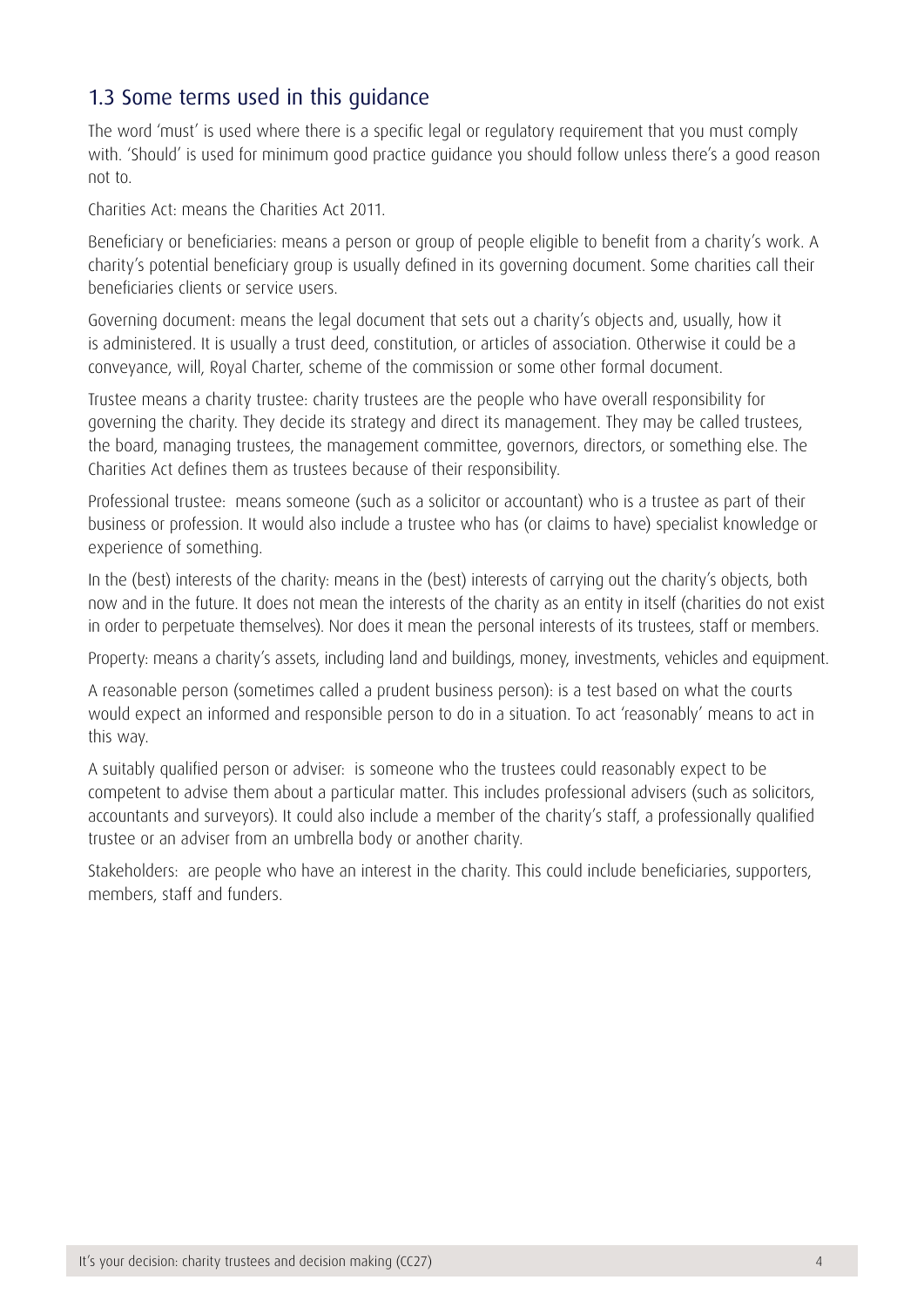## <span id="page-5-0"></span>2. Principles for good decision making - in more detail

This section explains in more detail the principles of decision making that are summarised in section 1.2.

#### 2.1 How do trustees act within their powers?

Legal requirement: trustees must only make decisions that are consistent with their charity's objects and powers. These powers come from the law and the charity's governing document. If trustees are not sure about their powers they should take advice from the commission (including by reading its guidance) or from a suitably qualified person.

Some powers may have conditions or restrictions attached, or specify procedures that the charity must follow. Trustees must be careful to abide by any conditions or procedures that apply to a power. Trustees must not use powers for purposes for which they weren't intended, for example, to get around another rule in their governing document. To deliberately misuse a power would be a breach of their duty to act in good faith (see section 2.2).

Correct procedures include checking that the trustees have been properly appointed and are able to act in accordance with charity law and the governing document. See sections 5.3 and 5.4 of The essential [trustee \(CC3\)](https://www.gov.uk/government/publications/the-essential-trustee-what-you-need-to-know-cc3).

It also includes identifying and managing conflicts of interest, and if necessary, obtaining permission from the commission for a conflict or a benefit to a trustee (or a person connected with a trustee). See the commission guidance [Manage a conflict of interest in your charity](https://www.gov.uk/manage-a-conflict-of-interest-in-your-charity).

#### 2.2 What does it mean to act in good faith?

'Good faith' means genuine, honest intention or motives; trying to do the right thing, in the interests of the charity. In contrast, the opposite would be bad faith. Bad faith could include:

- acting in a way that the trustees didn't honestly believe was in the interests of the charity
- intentionally benefiting someone in a way that is not in the charity's interests
- deliberately using a power for a purpose for which it was not intended

If trustees have acted in bad faith:

- they may not be entitled to reclaim from the charity any associated expenses that they have incurred
- their decision could be challenged in law (see section 4.2)
- the commission might need to become involved (see section 4.3)
- the trustees might have to repay the charity for any losses they had caused (see section 4.4)

#### 2.3 How do trustees make sure they are sufficiently informed?

Trustees need to be able to demonstrate that their decisions are based on sufficient and appropriate evidence. What this means in practice will depend on the circumstances. It includes deciding whether to take advice from a suitably qualified person. Factors such as:

- the cost or value involved
- the complexity of the issue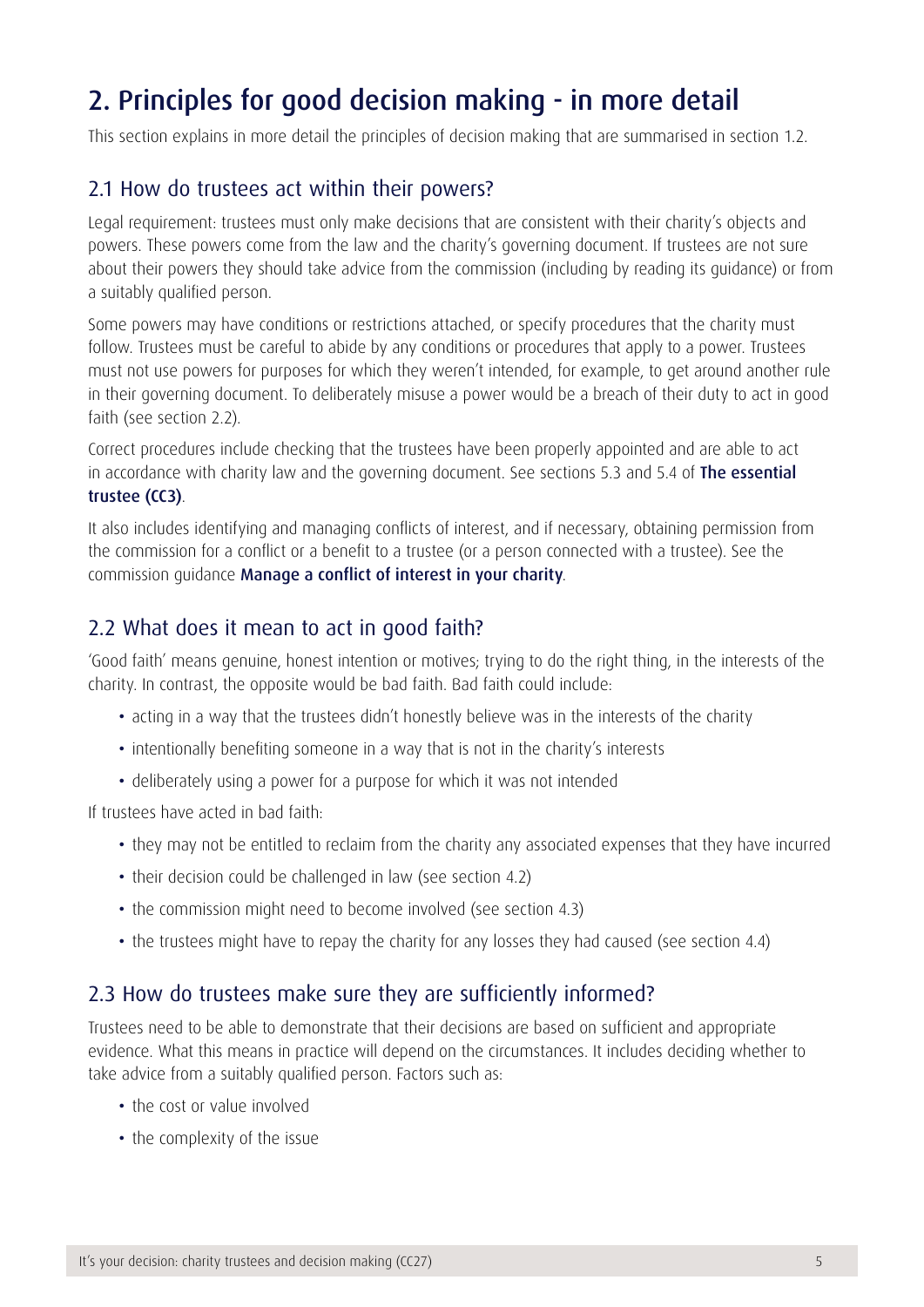- any controversy affecting the issue
- the impact of the decision
- how far reaching it is, and
- how urgent it is

can have a bearing on what is adequate in the circumstances.

The commission would expect trustees to read any relevant guidance and think about how it applies to their circumstances.

One way trustees can properly inform themselves is by doing risk assessments - and keeping them up to date. The commission's quidance on **[Charities and risk management \(CC26\)](https://www.gov.uk/government/publications/charities-and-risk-management-cc26)** can help. It explains different kinds of risks that charities may face, different ways of managing risks, how to identify and assess risks, and other information trustees may need.

For example, if trustees were buying land, they would want to know its value, whether the seller had 'good title', any restrictions on its use, risk of flooding or subsidence, planning applications affecting it, and so on. They would normally want advice from a surveyor and a solicitor.

Trustees who are taking advice should do what they can to ensure that their adviser has sufficient expertise and is adequately and accurately informed about the matter. Whilst trustees remain responsible for the decision they take, if they have considered and acted on appropriate advice, this is likely to protect them.

The commission doesn't expect trustees to see into the future. It is about what that they could reasonably have known or found out at the time. If something goes wrong or a decision is challenged, the courts and the commission take account of the fact that most trustees are not legal or technical experts.

Minutes, reports or other formal records should show, if appropriate, how the trustees obtained information and advice, and the options they explored.

Sometimes it might be helpful to consult stakeholders about important decisions. The people who are consulted should be clear that the final decision will be made by the trustees, but conducted well, consultation can help:

- trustees make informed decisions, taking into account the views of others and assessing the impact of their proposed decision
- those directly affected to be involved in decisions that affect them
- show that there is openness and transparency about the proposals, particularly important where they will have significant impact (such as the withdrawal of a service)
- the charity show that it listens and responds to comments and concerns when formulating decisions

#### 2.4 What does it mean to take account of all relevant factors?

There may be a variety of factors to consider depending upon the circumstances and the importance of the decision. In some circumstances, the trustees may want to take advice on their responsibilities.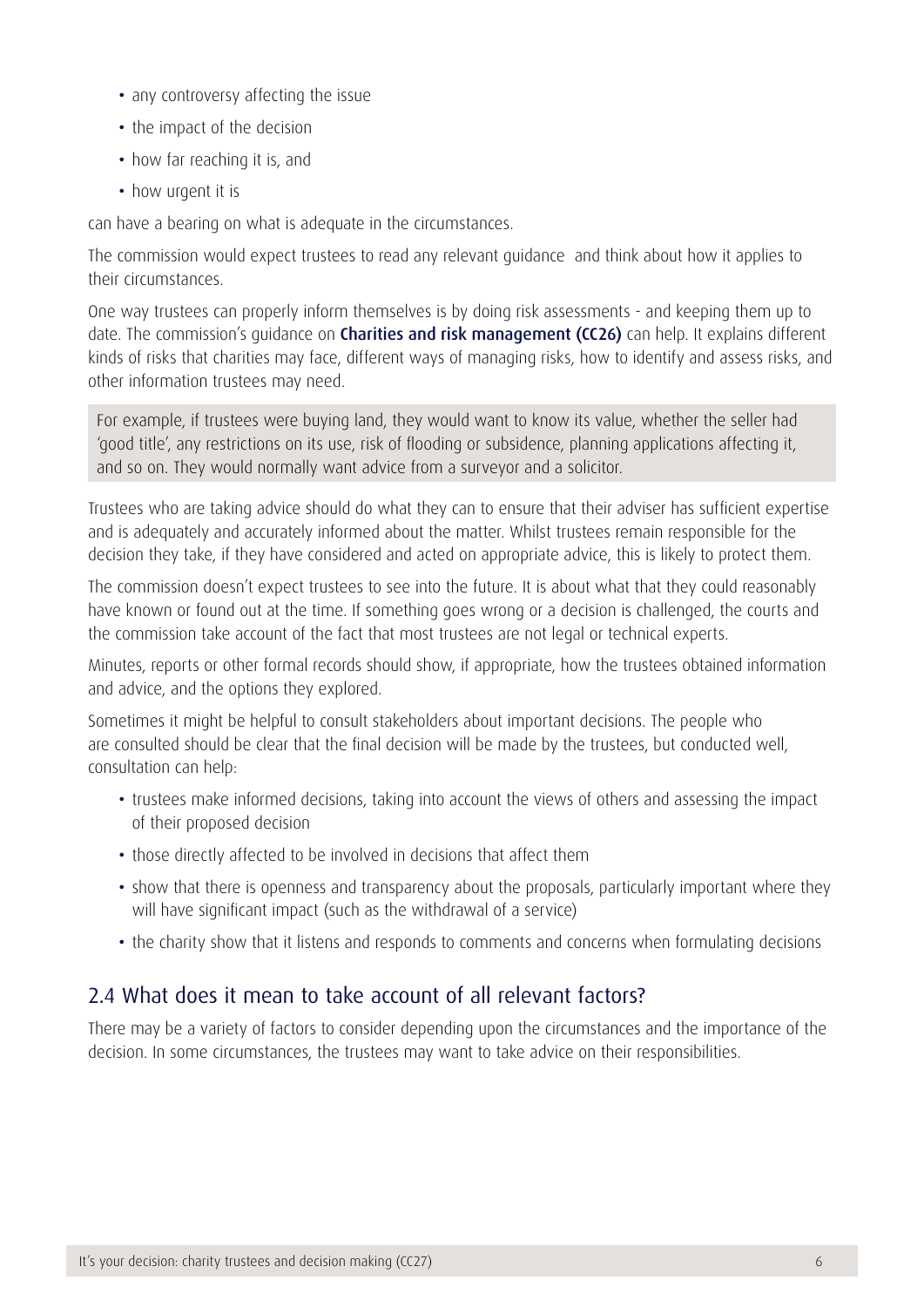Depending on the circumstances, relevant factors could include, for example:

- 1. Is the proposed decision in the best interests of the charity? (This is always likely to be a key consideration.)
- 2. If the proposed decision affects the charity's activities, is it consistent with the charity's objects?
- 3. Have the trustees had regard to the commission's [public benefit guidance](https://www.gov.uk/public-benefit-rules-for-charities)?
- 4. Do the trustees have all the powers they need to make and then carry out the decision?
- 5. Are there any alternatives to consider?
- 6. Do the trustees have sufficient professional or specialist advice to enable them to make an informed decision? If they propose not to follow it in any regard, why is it in the best interests of the charity not to do so?
- 7. What are the risks/benefits of the proposed decision?
- 8. How could this affect the charity's reputation? Are there any steps the charity should take to manage or mitigate reputational risks?
- 9. Will the decision affect the future ability of the charity to further its purpose effectively? If it will have a negative impact, can it still be clearly justified as being in the charity's interests?
- 10. Does the charity have sufficient funds to carry through the decision and continue past implementation?
- 11. If the trustees have consulted the charity's stakeholders, what have they learned from that consultation? How much weight should they give to stakeholders' views?
- 12. If the trustees commit to the proposed decision, will there be any opportunity to withdraw at a later stage without incurring costs or penalties which may be unaffordable?

Minutes or other formal records should show that the trustees actively considered these issues. The written record should be sufficient to allow someone to understand the issues, the decision and the reasons for it.

Trustees may need to reconsider from time to time whether a decision is still in the best interests of the charity. This may be particularly important during an on-going project or activity where circumstances may change over time.

#### 2.5 How do trustees identify irrelevant factors?

Legal requirement: trustees have to decide what is relevant or irrelevant in the circumstances. They should always consider the charity's objects and what it is trying to achieve. Trustees must make the best decision they can based on sound information. They should not allow personal prejudices to sway their judgment; to do so would be a breach of duty (see 3.2 and 4.2).

Some examples of irrelevant considerations:

Trustees who were selling land that was surplus to their charity's needs disliked the highest bidder and accepted the next highest offer. They allowed their personal prejudices to affect their judgment, and the charity lost money as a result. The trustees' decision was not based on any objective concern such as an identifiable risk to the charity's reputation.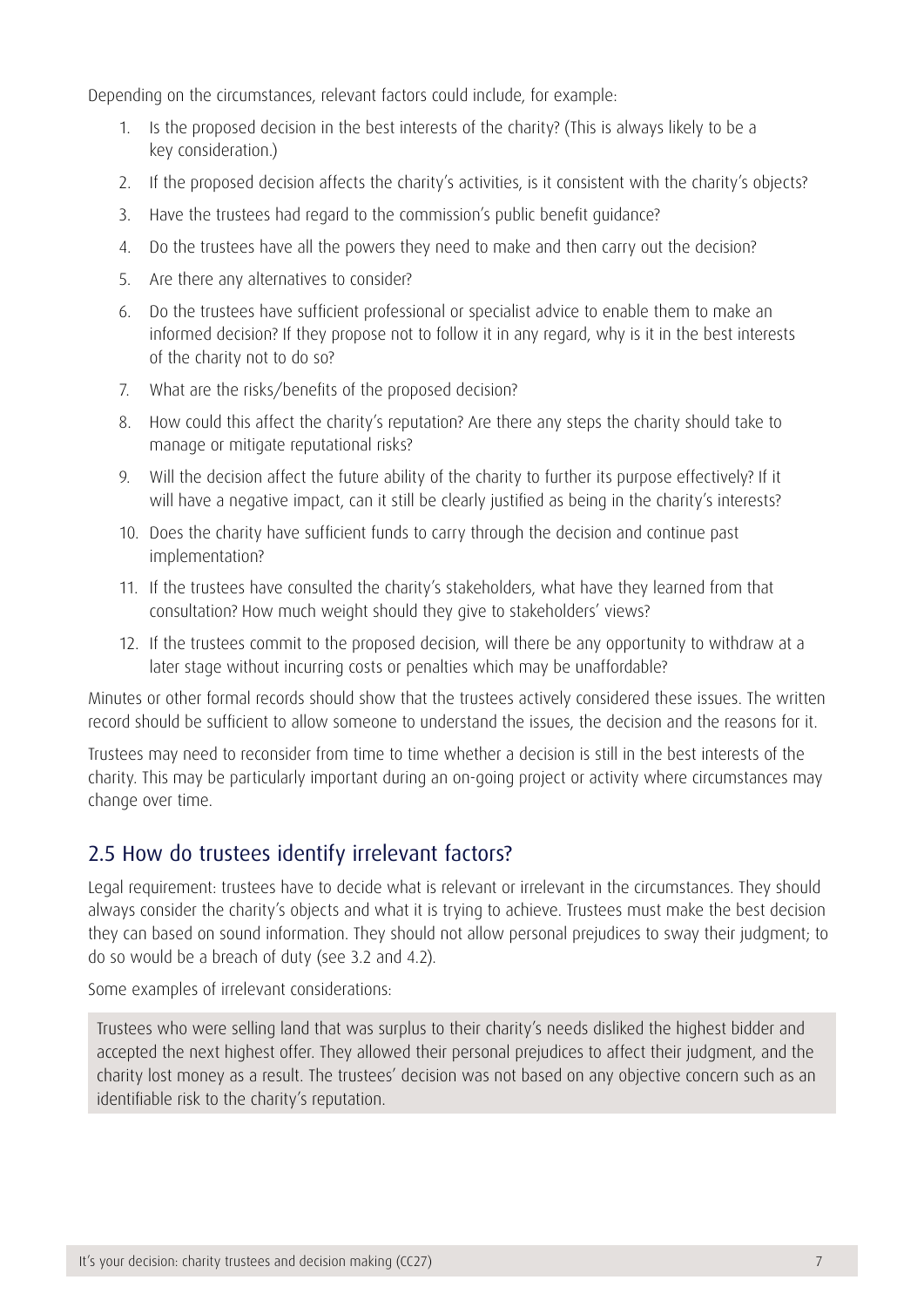A charity for the relief of financial hardship received a substantial offer from a developer wishing to purchase land which the charity let to provide its income. There was local opposition to development of the site on conservation grounds. The trustees had to disregard these objections as they had no bearing on the objects of the charity. (They might, however, have needed to consider whether there was any risk of adverse publicity or loss of confidence or support from local partners or funders, and what the impact of this could be.)

Trustees deciding which supplier to use for a particular service must objectively weigh up the different options and decide which represents the best deal for the charity. They should not be influenced by the impact that their decision might have on a close friend or relative's business.

Trustees deciding a charity's ethical investment policy must ignore their personal views about alcohol, tobacco or the arms trade. They must only decide to exclude certain investments if it is relevant to the charity's objects or beneficiaries, or if they conclude that particular investments are likely to adversely affect support for the charity. (See further quidance on **[ethical investment](https://www.gov.uk/government/publications/charities-and-investment-matters-a-guide-for-trustees-cc14)**).

#### 2.6 How do trustees ensure their decision is within the range of decisions that a reasonable trustee body could make?

Legal requirement: in any situation there is likely to be more than one option that the trustees could choose.

The trustees must decide which option is in the best interests of the charity. The courts and the commission cannot judge whether the trustees' decision was 'right', or the 'best decision' or not. The commission can only consider whether the decision was within the 'range of decisions' that a reasonable trustee body could have made, and whether the trustees have followed proper processes and the principles in this guidance.

Trustees should identify the options open to them. They should take time to stand back from their decision and consider:

- have they given enough time and consideration to this decision
- have they missed anything
- have they taken and considered professional or other specialist advice or read any relevant quidance where they should have done so, and if they have not followed the advice or guidance, can this be justified
- is this the kind of decision the charity's beneficiaries or supporters would expect the trustees to make (and if not, how much weight should the trustees give to these views)
- can the trustees justify the decision in the circumstances
- could this decision appear inconsistent with decisions the trustees have made in the past, and if so, can the difference in approach be explained
- what grounds could anyone have for saying the trustees had acted unreasonably

Obviously, the extent to which they need to do this depends on the significance and potential impact of the decision for the charity.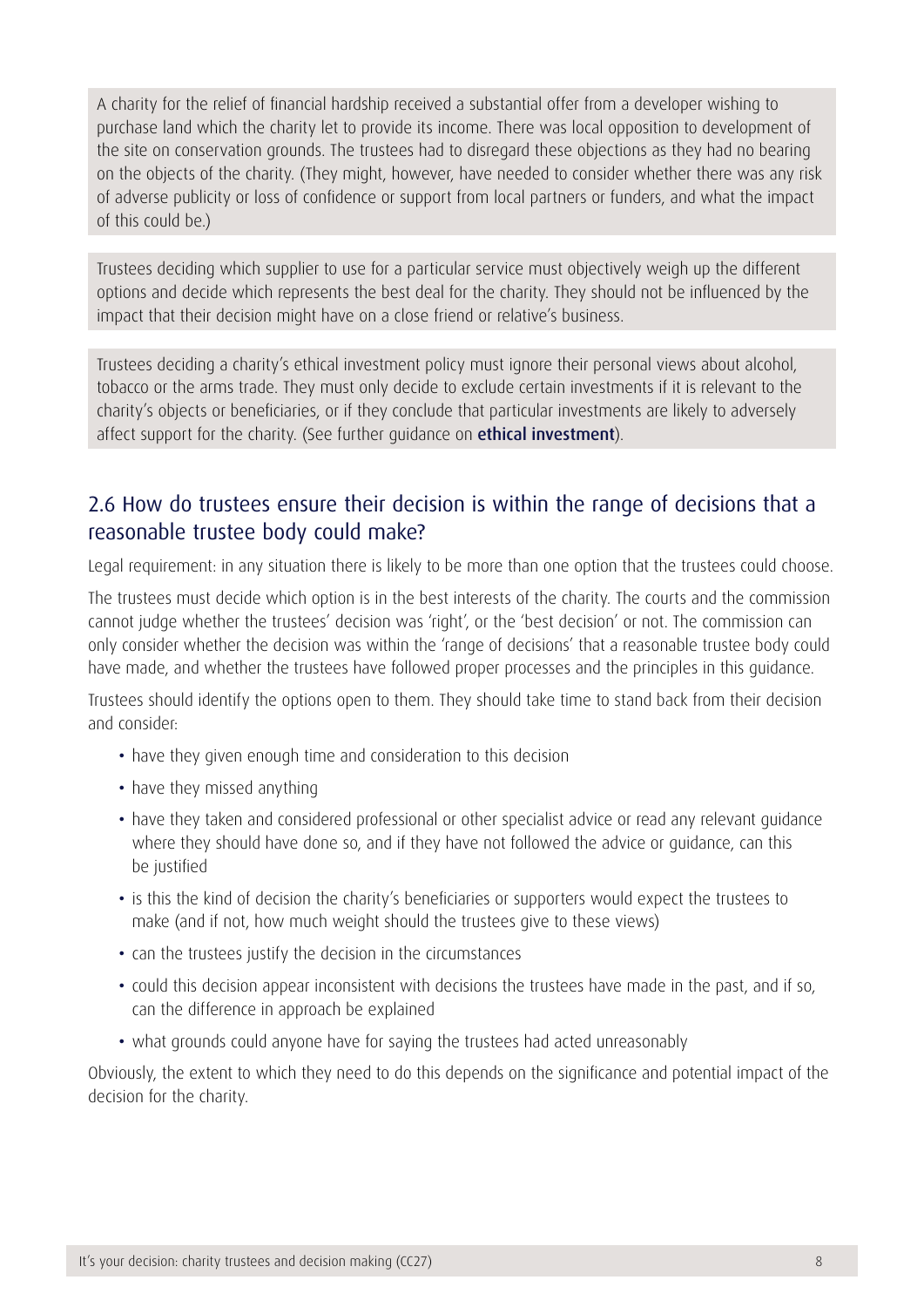## <span id="page-9-0"></span>3. Other things to think about

This section looks at some of the legal and practical aspects of decision making by trustees. Trustees must take decisions in a way that meets the requirements of charity law and their governing document. Decisions need to be properly recorded so there is no doubt about what was decided.

#### 3.1 Do all the trustees have to be involved in making a decision?

Legal requirement: trustees have a duty to make decisions 'collectively' (jointly). It does not usually mean that the trustees must all agree, or that a decision can only be made if every trustee takes part. For most decisions it means that:

- all the trustees have a duty to participate in the decision making process (unless they have a conflict of interests)\*
- the decision making process must comply with the procedures in the governing document (eg concerning quorum, voting, a sufficient majority, sufficient power if making decisions outside formal meetings etc)
- all trustees who are taking part in the decision should be allowed to ask questions and express their views
- once a decision has been made, trustees must support and carry out that decision (see 3.3 for when trustees disagree with a decision)

\* Of course, sometimes a trustee will be unavailable for a particular meeting or decision. But an absent trustee will still share responsibility for the decision that the other trustees made.

It is part of a trustee's role to exercise independent judgement, constructively question and challenge proposals. No one should be able to direct the trustees or drive decisions through without discussion. Trustees who simply defer to the opinions and decisions of one person are not fulfilling their duties.

A charity's governing document may require all trustees to agree to some decisions. (For example, if decisions can be made by written resolution without a meeting, it may require every trustee to agree.) Some charities' governing documents provide for decision making by consensus rather than voting (meaning no one taking part dissents from the final decision).

#### 3.2 Do decisions have to be made at trustee meetings?

Legal requirement: trustees must usually make decisions at properly called meetings.

The only exceptions are where:

- the charity has a power to make decisions in some other way, eq by written resolution or telephone conference, or
- the trustees all agree with the decision, and making the decision without a meeting does not breach any requirements of their governing document

There can be risks with making decisions by telephone or email. It can make it difficult for all the trustees to fully participate in the discussion, understand all aspects of the issue and the information they need to consider.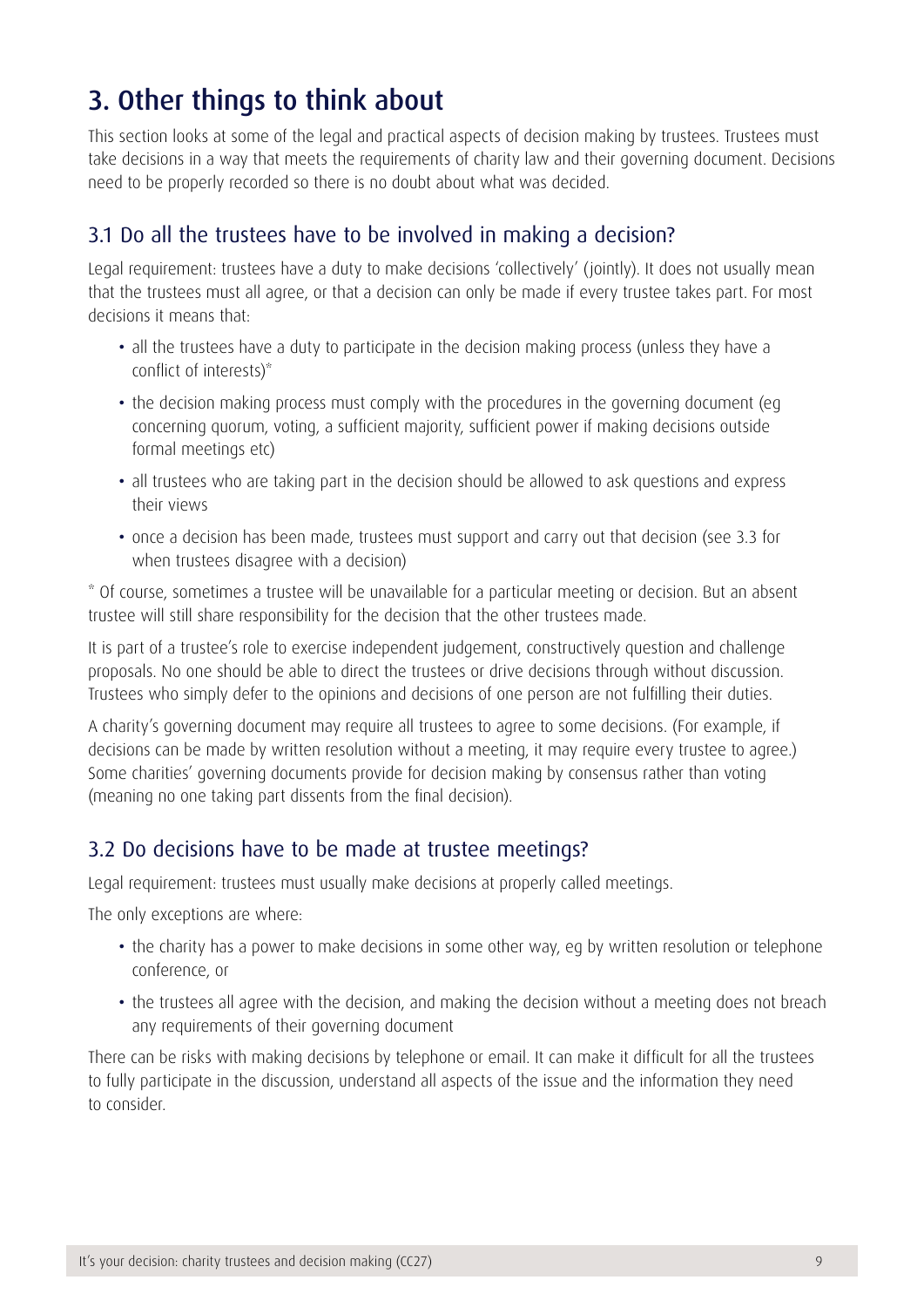Some charities have power to authorise the Chair to make urgent decisions between meetings (sometimes called 'Chair's actions'). A Chair cannot make decisions outside of policies already agreed by the trustees, and should notify the trustees of decisions made. Even if not required by the governing document, the commission recommends that any such decisions should be reviewed and subject to confirmation by the trustees at their next meeting.

#### 3.3 Supposing the trustees cannot agree?

Legal requirement: constructive debate and challenge are signs of healthy governance. They reflect the diversity of experience and independence of thought that the commission encourages trustee bodies to have. Once a decision has been made following the proper procedures, however, even if the trustees do not all agree, they must all abide by that decision.

If a trustee strongly disagrees with a decision, they can ask for their disagreement to be recorded (see 3.4). Sometimes, a trustee might feel so strongly that a decision is not in the interests of the charity that they have no choice but to resign. But a trustee who disagrees because of personal motives or prejudices rather than a genuine belief about the interests of the charity is not complying with the principles in this guidance or their duty as a trustee.

Even if a trustee asks for their disagreement with a decision to be recorded, they can still, under the principle of collective responsibility, be held jointly responsible. This is only likely to be an issue if a third party has a grievance against the charity.

If the trustees are in dispute, and cannot reach a decision, they could consider formal mediation or other alternative dispute resolution. See the guidance [Disagreements and disputes in charities](https://www.gov.uk/disagreements-and-disputes-in-charities).

#### 3.4 How should trustees record their decisions?

Trustees should keep a written record of their decisions. The usual way to record decisions is in the minutes of their meetings. If a decision is made in another way (see 3.2) it needs to be recorded in a similar way to a decision made at a meeting.

The charity's governing document (and any other rules or standing orders) may require the trustees to keep minutes and may specify what should be recorded. If not otherwise required, the record should show, for example:

- the full date of the meeting
- who attended the meeting (and whether it was quorate)
- any conflicts of interest, and whether anyone withdrew from discussion of any items
- what the trustees decided
- the main reasons for the decision
- the factors that the trustees considered or decided to disregard
- whether the trustees took advice, from whom, and (where appropriate) their reasons for not following any advice they took
- key points of any discussion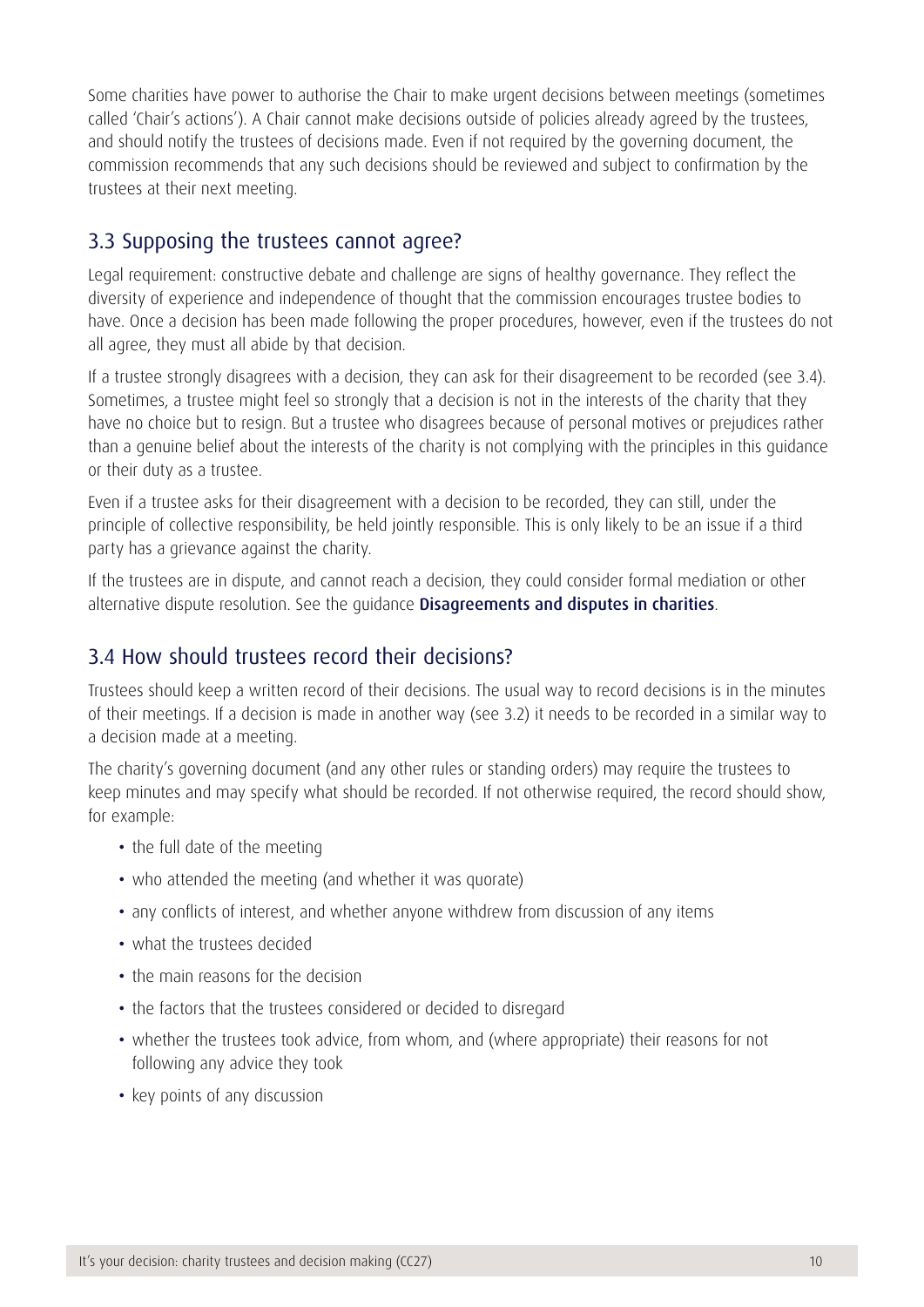- if the matter went to a vote, the results of the vote
- whether any trustee(s) strongly disagreed with the decision and asked for their disagreement to be recorded

The level of detail should be in proportion to the significance and potential impact of the decision. If the trustees relied on a report or other document that is mentioned in the minutes, a copy should be attached. Recording decisions in this way:

- helps to ensure certainty about what was decided
- helps to resolve different recollections about the decision
- reduces the likelihood that the decision could be successfully challenged
- helps trustees to show that they have acted properly and complied with their duties

### 3.5 Making decisions and managing risks

Making decisions is also closely linked to managing risk. It is important for trustees to be aware and informed about risk. This does not always mean avoiding risk altogether; it is better to recognise risks and take appropriate steps to manage them. There is usually some element of risk in decision making, and sometimes innovation only comes about through measured risk-taking. For further information see the commission guidance on [Risks and how to manage them](https://www.gov.uk/how-to-manage-risks-in-your-charity).

Sometimes someone might disagree with a decision and try to get it changed. That's why (for key decisions) it will help trustees if they can show how they have followed the principles outlined in this guidance in reaching their decision.

### 3.6 Delegation and the role of staff and sub-committees

Many charities have power to delegate decision making to staff, sub-committees, or individual trustees. This can help trustees to govern effectively. Where trustees delegate decision making, they must always retain ultimate responsibility and accountability for all decisions that are made.

For example, one trustee is often designated the Treasurer, taking the lead on financial and accounting matters. But the Treasurer is not solely responsible for these matters. All trustees share responsibility for the charity's finances and accounts and need to actively participate in discussions and decisions about them.

Where trustees delegate, they must have clear and robust reporting procedures and lines of accountability in place, to ensure that delegated authority is exercised properly. High risk and novel decisions should not be delegated. Trustees should agree appropriate guidelines to help assess what is likely to be high risk or novel.

Where the trustees are making a decision, staff can play an important role in providing information and advice. Trustees should, however, be aware of potential conflicts of interest that might affect staff.

### 3.7 The role of members in decision making

Some charities have members who can participate in decision making by voting in general meetings. There is not space in this guidance to fully explore the role of members, but:

- members can and should play a vital role in terms of furthering the charity's objects and holding the trustees to account
- trustees must comply with any requirements in their governing document to hold members' meetings or involve members in decision making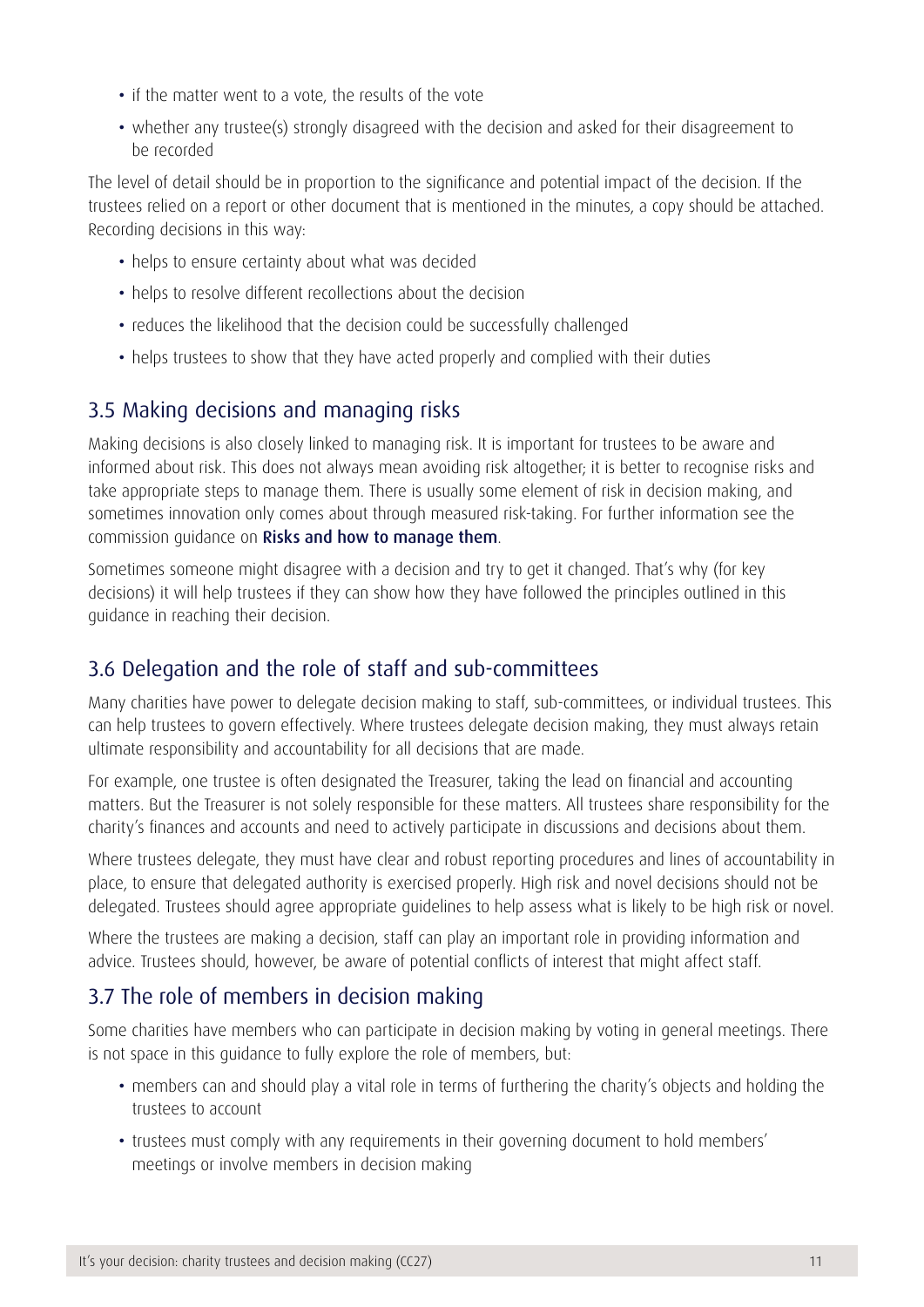• members cannot bind trustees to do something which is not permitted by the charity's governing document or which would be a breach of their duty

For guidance on managing the relationship between the trustees and members, see **[Membership](https://www.gov.uk/government/publications/membership-charities-rs7)** [charities \(RS7\)](https://www.gov.uk/government/publications/membership-charities-rs7).

### 3.8 When should trustees ask the commission for advice before making a decision?

In most cases the commission expects trustees to read its guidance and apply it to their particular circumstances, taking appropriate advice where they identify that they need to. They do not normally need to ask for commission advice.

There are a few situations where trustees should seek commission advice:

- when only the commission (or the court) can give authoritative advice, for example, if trustees need advice about their responsibilities or powers in a particular (perhaps novel or complex) situation, or their governing document is unclear
- when they require legal authority (permission) from the commission they will need to contact the commission to agree what permission is appropriate and what information it will need; the commission has **[online forms](https://www.gov.uk/running-charity/managing-charity)** for many of the permissions trustees may need
- in certain cases, the commission can give trustees formal advice (see section 3.9) instead of permission (for example, in relation to taking legal proceedings)
- complex charity **[mergers](https://www.gov.uk/government/publications/making-mergers-work-helping-you-succeed)** and restructuring
- where the commission, or the trustees themselves, have identified **[serious concerns](https://www.gov.uk/government/publications/how-we-ensure-charities-meet-their-legal-requirements)** about the administration of a charity
- in any other situation where trustees may be unable to comply with their legal duties unless they get the commission's advice

The commission's [Risk framework](https://www.gov.uk/government/publications/risk-framework-charity-commission) and [Risk application guidance](https://www.gov.uk/government/publications/risk-framework-charity-commission) explain in more detail when it might exercise its powers in relation to a charity.

#### 3.9 What sort of advice can the commission give?

The commission can give charities (individually or generally) any advice or guidance that it thinks will encourage or enable better charity administration.

The commission also has powers to give formal advice to trustees about their legal duties or the administration of their charity. Trustees who want formal advice have to request it in writing. The commission cannot advise trustees what action to take; it can advise whether what they want to do is consistent with their powers and duties or not.

Any trustee who follows the commission's formal advice in good faith will be considered in law to have acted properly. Similarly, the commission would also consider any trustee who has tried to follow its informal advice in good faith to have acted properly.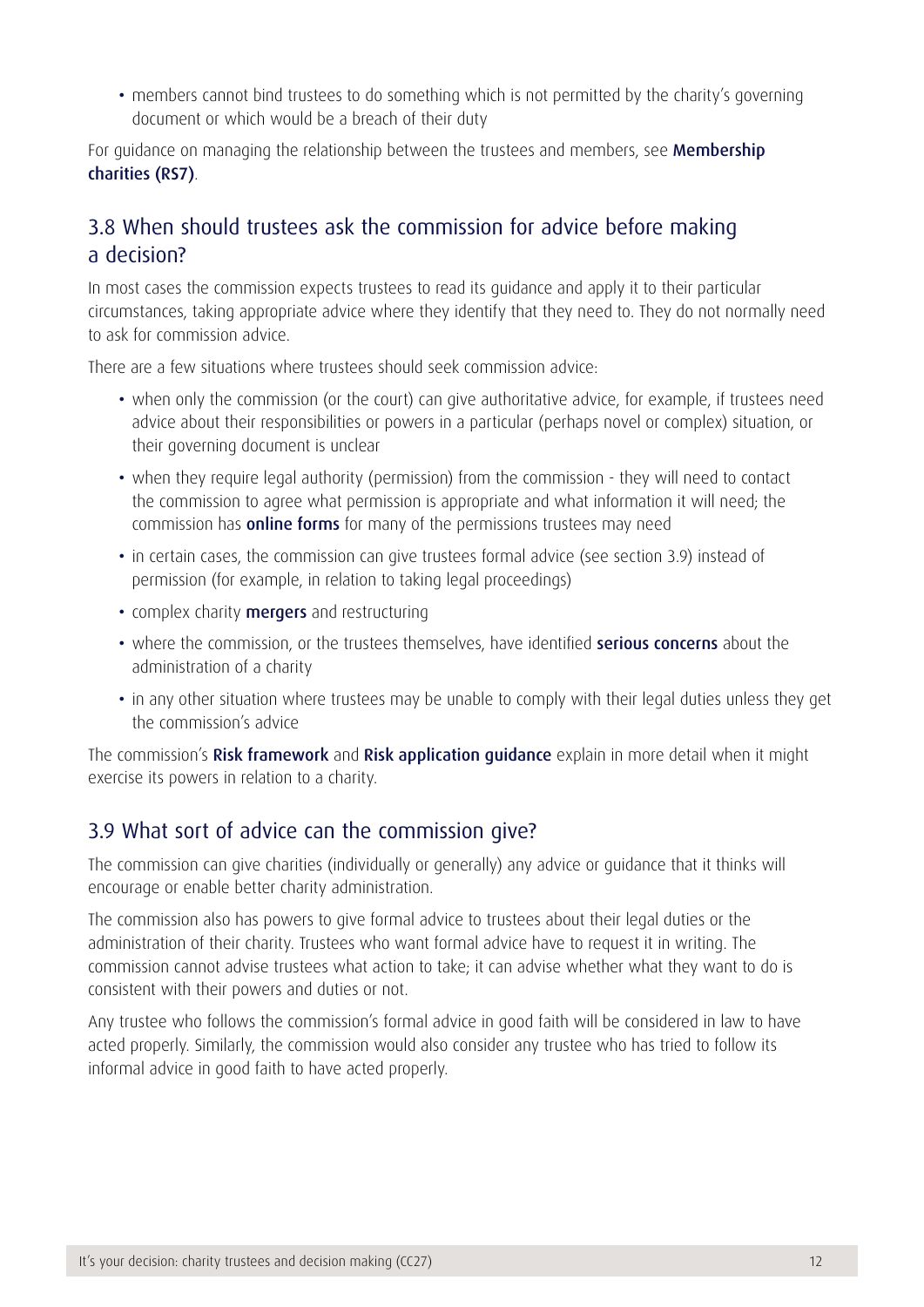## <span id="page-13-0"></span>4. Why it's important to follow this guidance

#### 4.1 What are the benefits of following this guidance?

If trustees follow the principles set out in this guidance when making decisions:

- it will help them to ensure that they act within their powers and the trusts of the charity
- they will be entitled to meet the costs and expenses of carrying out the decision from the charity's funds

Some decisions don't work out as intended. Trustees are only responsible for acting on what they could reasonably have known when they made the decision, even if the decision goes wrong. Neither the courts nor the commission could judge whether the decision itself was right or wrong if the trustees had power to make it and it was within the range of decisions that a reasonable body of trustees could have made.

The courts would not hold trustees personally liable for a breach of duty if they have acted honestly and reasonably. (The trustees might have to repay any benefit they had received but were not entitled to have.)

#### 4.2 What are the consequences of not making a decision properly?

Depending on the impact of the decision, there may often be no adverse consequences at all for the charity or its trustees; but the consequences for them can be serious, particularly if:

- an improperly made decision results in financial loss or damage to the charity's reputation
- a trustee receives an unauthorised personal benefit
- there is uncertainty about whether a decision is valid or not, putting the charity at risk of litigation or financial loss

This could result in the commission getting involved (see 4.3). In some cases it could result in trustees having to take action to recover losses, or even repay the charity themselves (see 4.4).

If trustees make a decision improperly, they are likely to have committed a breach of trust. This means a breach of any of their [legal duties](https://www.gov.uk/government/publications/the-essential-trustee-what-you-need-to-know-cc3). Trustees of charities formed as companies also risk breaching their duties as directors under company law. Trustees can be held personally liable for any loss to the charity resulting from a breach of trust which they committed or were party to. Trustees who receive an unauthorised personal benefit may have to refund the benefit to the charity.

If trustees did not follow the principles in this guidance:

- they might make a decision that was outside their powers or the charity's trusts, which would be automatically invalid ('void')
- their decision could otherwise be open to challenge ('voidable'), on the grounds that they had acted in breach of their duties (for example, in bad faith)

If their decision was invalid, or was successfully challenged and overturned by the court, this could result in financial loss to the charity. For example, if a third party lost money as a result, they might sue the charity. Someone who had purchased property, goods or services from the charity in good faith would still be entitled to receive them.

In some cases this might result in trustees having to repay the charity to cover the financial loss (see 4.4).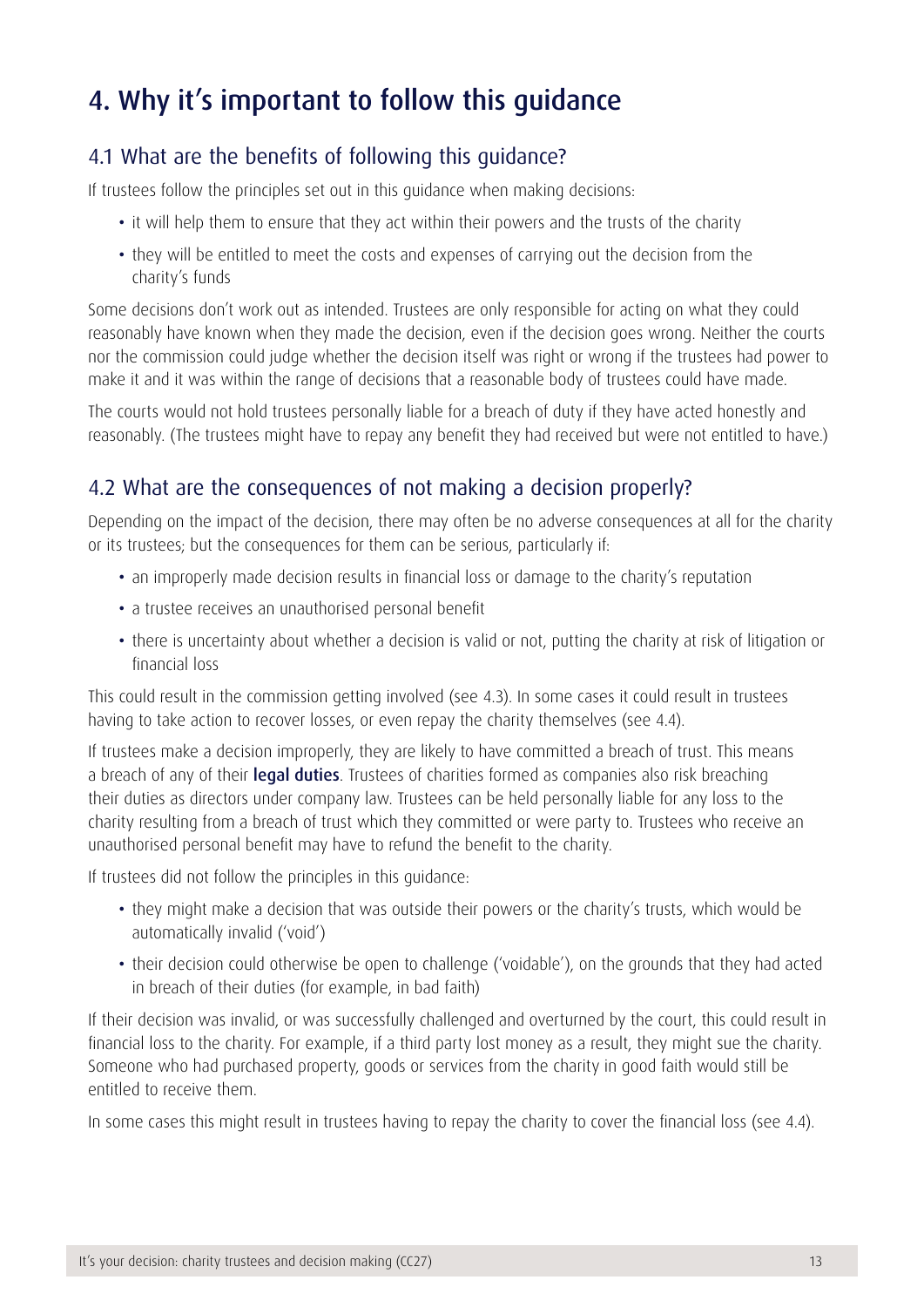#### 4.3 When would the commission become involved?

The commission is unlikely to ask questions about any decision made by charity trustees unless there is good reason to suspect that:

- they acted outside the charity's objects and powers
- they took into account factors which were irrelevant
- they did not properly manage a conflict of interest
- they took a decision that no reasonable body of charity trustees in possession of the facts could have taken

The commission would not consider a complaint against trustees unless there was good evidence to support it.

The commission has a statutory objective to ensure that trustees comply with their legal obligations in managing charities. It also has a statutory function to identify and investigate abuse and mismanagement in charities. It does this in a number of ways through its regulatory work.

When a concern comes to its attention, the commission consider the seriousness and extent of the risk involved and how the trustees are dealing with it. In most cases, problems in charities can be resolved by the trustees themselves, sometimes with commission advice. However, in the most serious cases the commission may need formally to investigate matters by opening a statutory inquiry. It carries out inquiries to identify and investigate concerns about the most serious cases of non-compliance and abuse in charities. This is likely to be where the issue itself is serious and where there is evidence or serious suspicion of misconduct or mismanagement. A serious breach of trust (such as making an improper decision) could indicate misconduct or mismanagement in the administration of the charity. The commission might also open an inquiry where there is a high risk to the charity or to public confidence in charity more widely. This will include where charity assets, services or beneficiaries are at significant risk of abuse or harm.

Where the commission has opened a statutory inquiry, this allows it to use powers to protect the charity, its assets and beneficiaries. This might also result in trustees being removed from office. For more information see the guidance [Statutory inquiries into charities: guidance for charities \(CC46\)](https://www.gov.uk/government/publications/statutory-inquiries-into-charities-guidance-for-charities-cc46).

For further information about its regulatory approach, see the commission's [risk framework](https://www.gov.uk/government/publications/risk-framework-charity-commission).

#### 4.4 When might trustees have to repay the charity?

Where unpaid volunteer trustees have tried to do the right thing, it is very unlikely that the question of their having to repay the charity will arise. The commission and the courts only expect trustees to try to do their best, taking account of their knowledge and experience. There are higher standards for professional trustees or trustees who are paid to act, because of the skills and experience they are expected to have.

Where there is evidence of significant wrongdoing by trustees or others involved with the charity, however, the commission will take it seriously. Trustees might ultimately be required to repay losses incurred by the charity which have been caused by their improperly made decisions. And if trustees have received an unauthorised benefit, even in good faith, they might have to repay it.